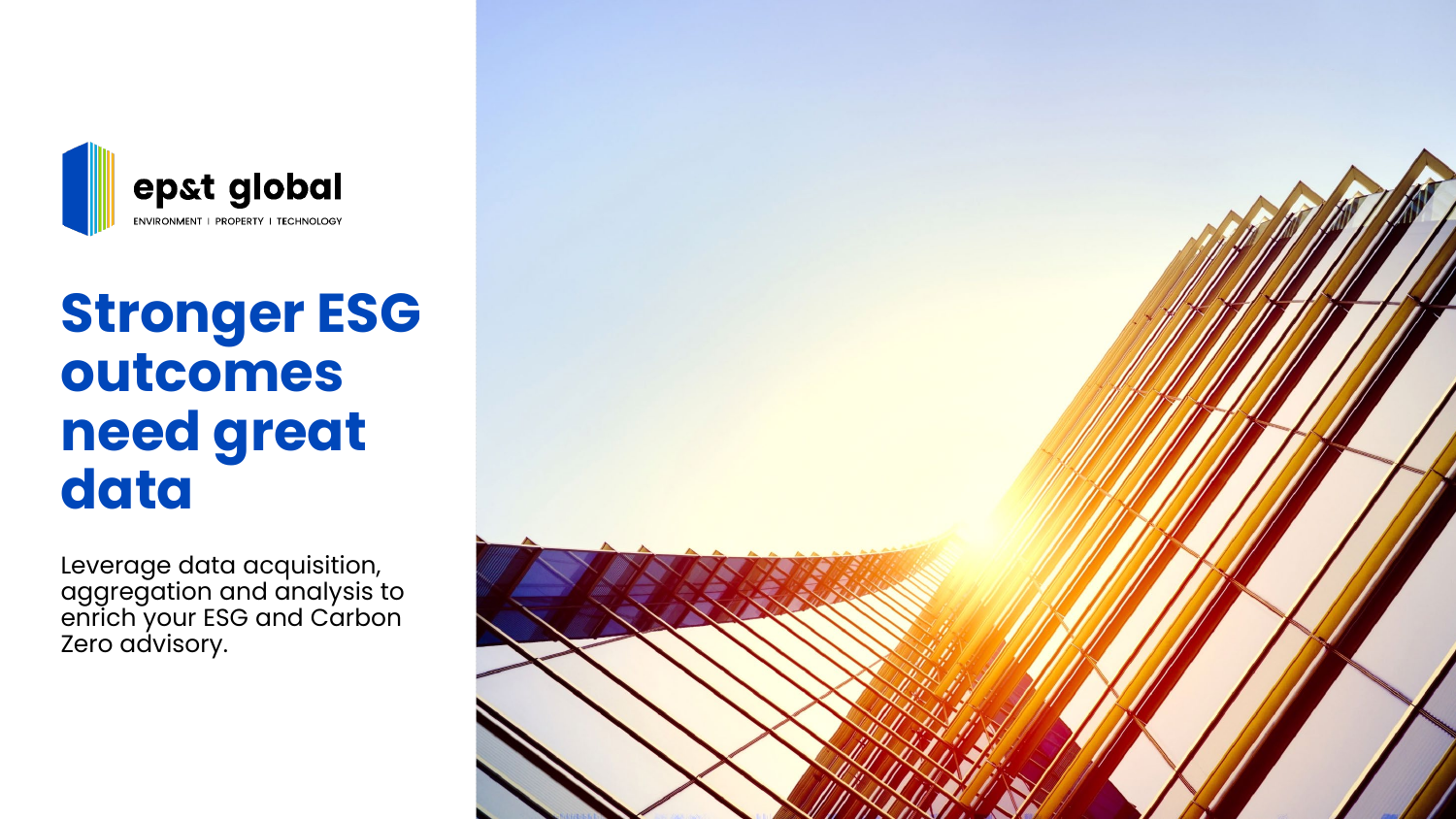### **ESG Consultants and EP&T Global – stronger together**

### **ESG Consultants advise clients on: EP&T Global will assist with:**

- ESG, Carbon Zero strategy
- Strategy implementation and execution
- Business model advisory
- Market, Brand, Investor communication/value proposition
- Climate audits

#### **JLL/WEF Green Building Principles 2021**

[An action plan for a Net-Zero carbon built](https://www3.weforum.org/docs/WEF_Green_Building_Principles_2021.pdf)  environment<sup>\*</sup> needs the combined skills, services and thought leadership from **ESG consultants** and **EP&T Global**.

Together, we deliver on a number of the principles in the report and represent a compelling reason to engage.

- Immediate carbon footprint and energy cost reduction. (Average saving per site is 22%. Annual cumulative  $CO<sub>2</sub>$  reduction is 100,000 tonnes across our current portfolio)
- Preventative cost-blowout savings; By implementing live monitoring we pick up issues as they occur and stop them from continuing.
- Savings seen in the utility bills; The asset now takes less energy and water to run going forward relative to past performance
- Data records which demonstrate ESG Consultant's strategy implementation effectiveness
- Enabling further improvement by mining a richer data environment
- Automating parts of the input for an audit
- GRESB, NABERS reporting with API from EP&T Platform.

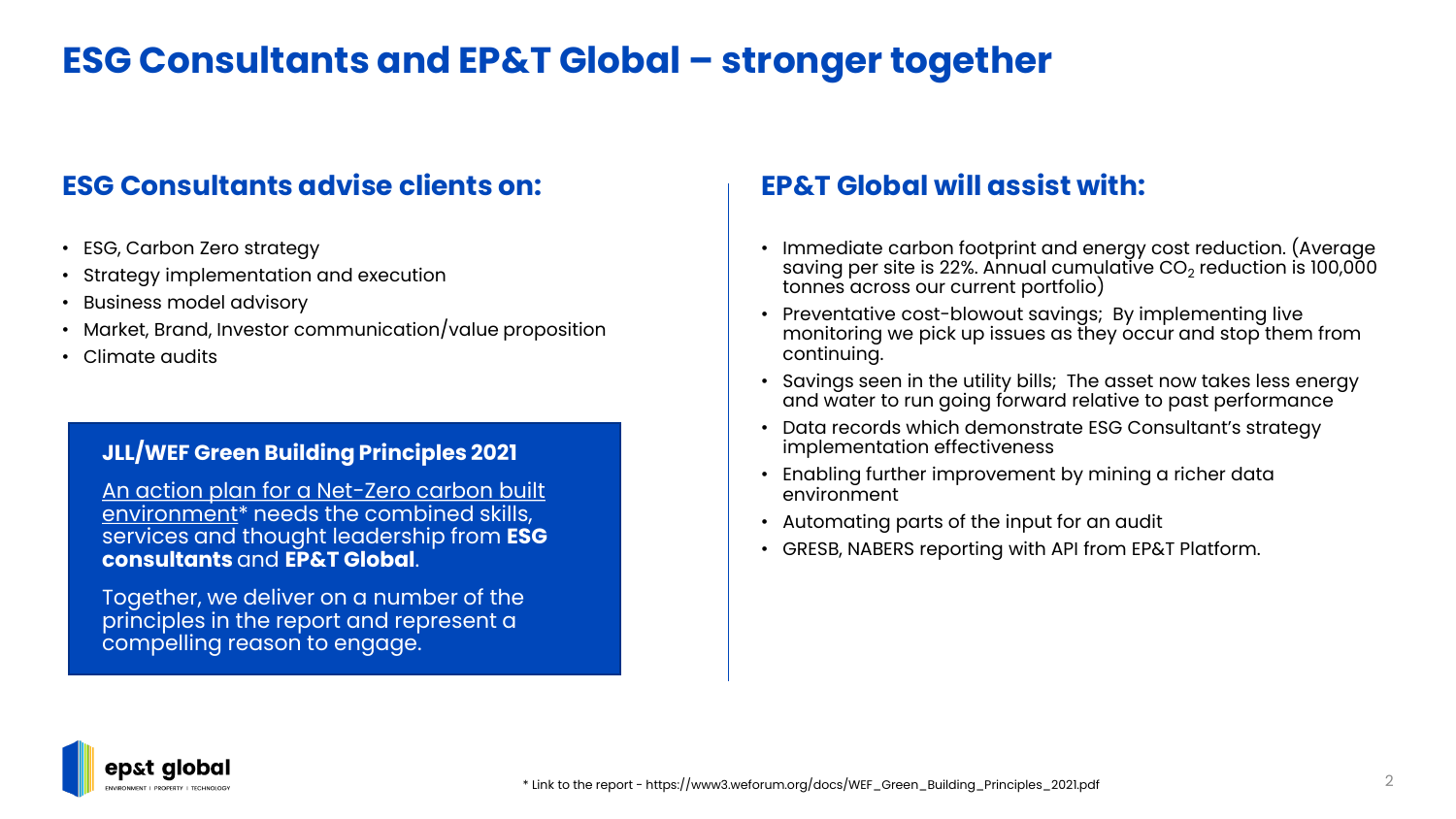## **Intelligent System**

#### **Using building data to optimise property operations, track ESG progress and deliver on Net Zero strategy**

EP&T Global's revolutionary **edge** technology has evolved for over 25 years to become a next generation operational efficiency tool.

Leveraging machine learning with real-time IoT data, the **edge** Intelligent System identifies opportunities to reduce energy consumption within your building.

**edge** collects, processes, analyses, visualises and interprets billions of sets of data per year to save you money and optimise the environmental performance of buildings 24/7.



p&t alobal

#### **edge enhances building intelligence through**

- 1. Energy and Water Analytics
- 2. BMS Analytics / Automatic Fault Detection & Diagnostics (AFDD)
- 3. ESG Reporting (GRESB, DJSI, et al.)
- 4. Internal KPI reporting and NABERS tracking
- 5. Utility Billing
- 6. Maintenance and Lifecycle Analytics

#### For many different types of property

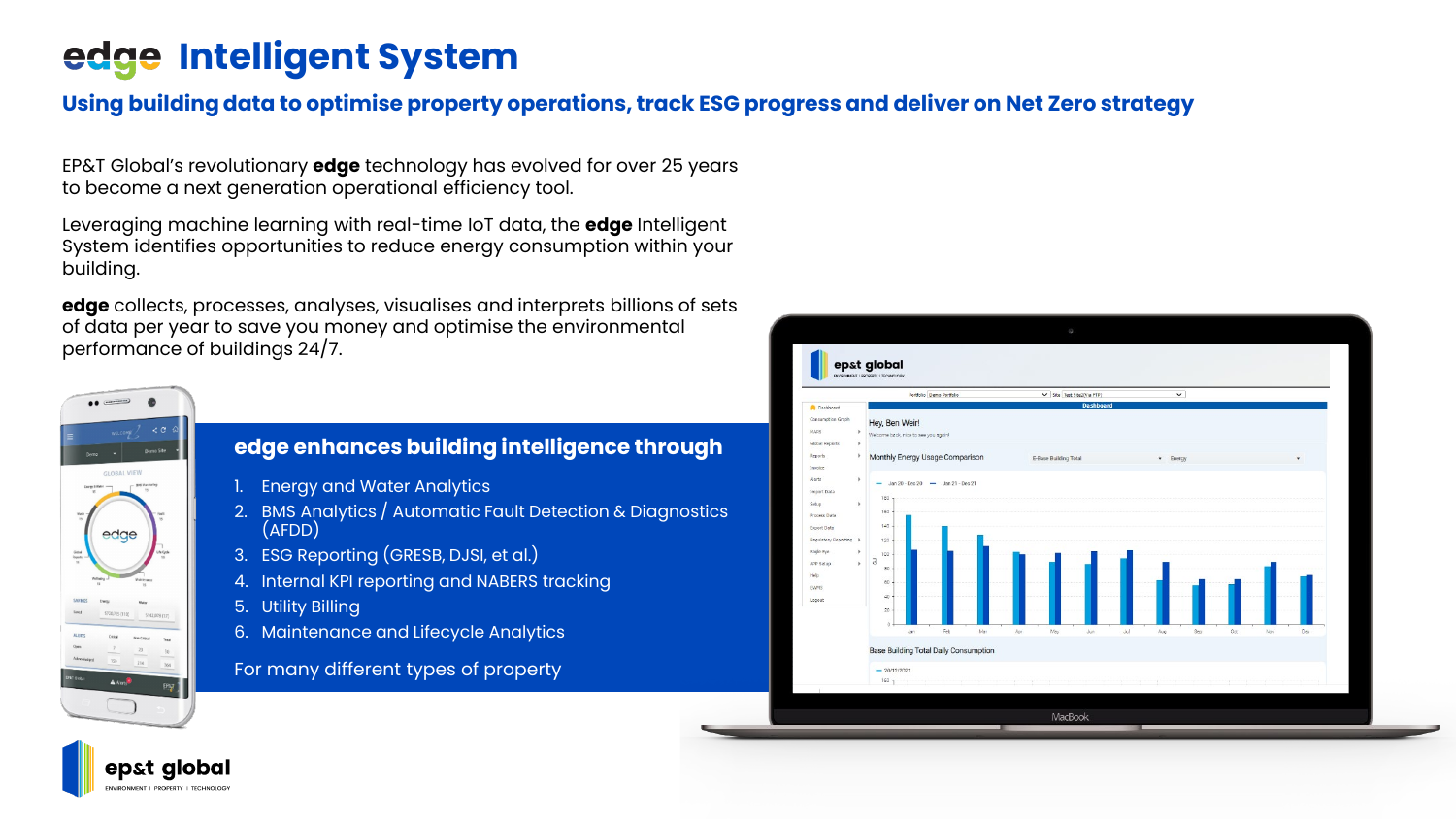### **EP&T Global – What we do**

#### **Making the most of your building data to save you money and reduce CO<sub>2</sub> emissions**



**Energy & water metering analytics** 

EDGE analyses metered data, using algorithms to flag savings opportunities. Clients save money and improve sustainability.



**BMS analytics & AFDD** 

Algorithms analyse building system data to improve operational and equipment performance.



**ESG Reporting**

Report on sustainability performance for internal and external purposes such as GRESB, DJSI etc.



**Internal KPI reporting, and NABERS tracking**

EDGE tracks KPI targets and provides dashboards of site performance including trends in NABERS ratings.



**Utility Billing**

Utility bills are generated from EDGE for accurate billing for water, gas and electricity meters.



**Technical advice and engineering support for building operators**

Our analysts provide guidance to Facilities Managers to ensure that identified opportunities are implemented.

EP&T's engineers guide clients through complex plant and equipment upgrades.

EDGE measures and validates upgrade returns against forecast savings.

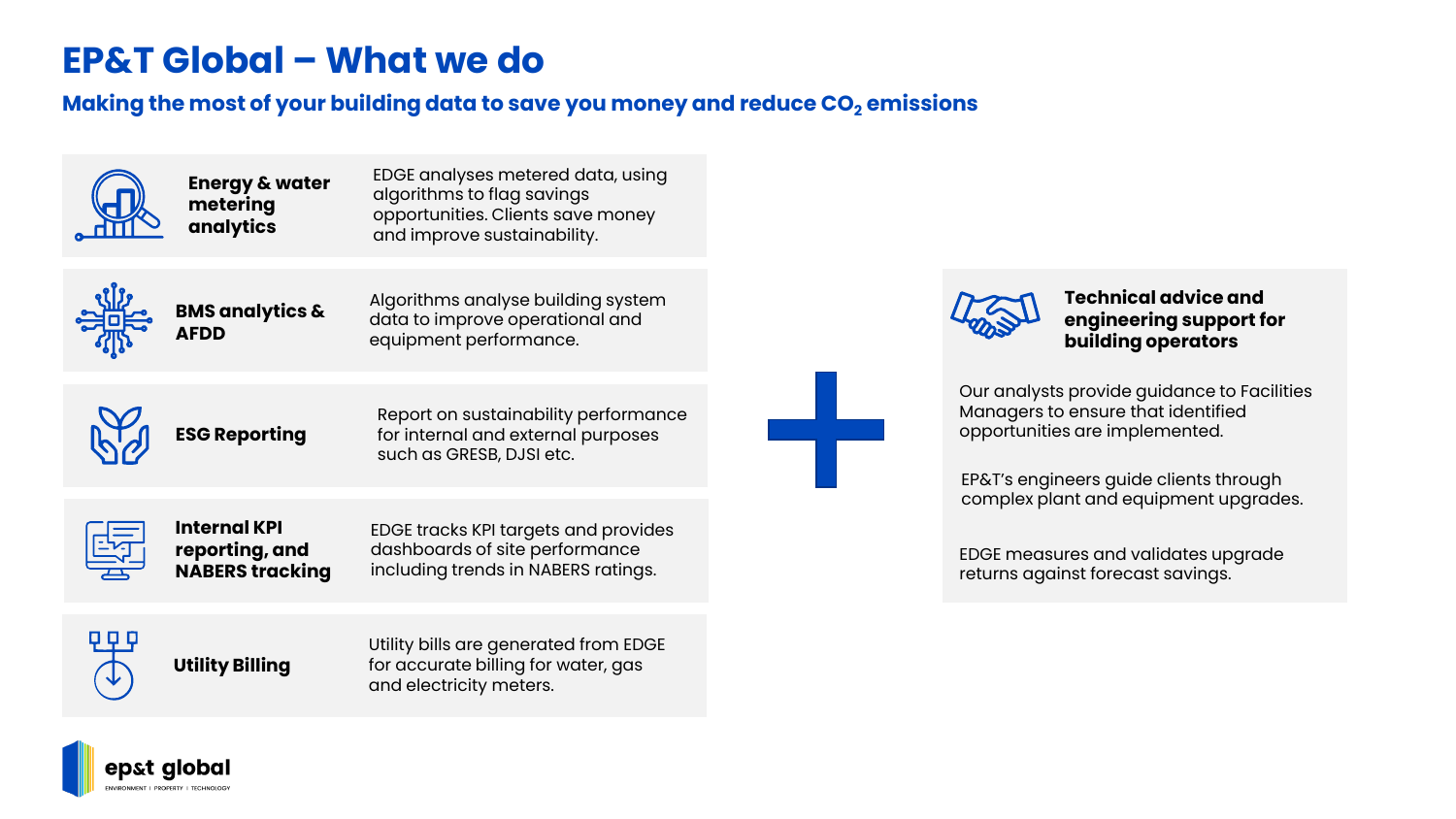### **The 4-stage process to data-driven optimisation:**



**Achieve 22% average saving on energy consumption annually with EP&T Global. Hardware, software and services creating a sustainable future.**